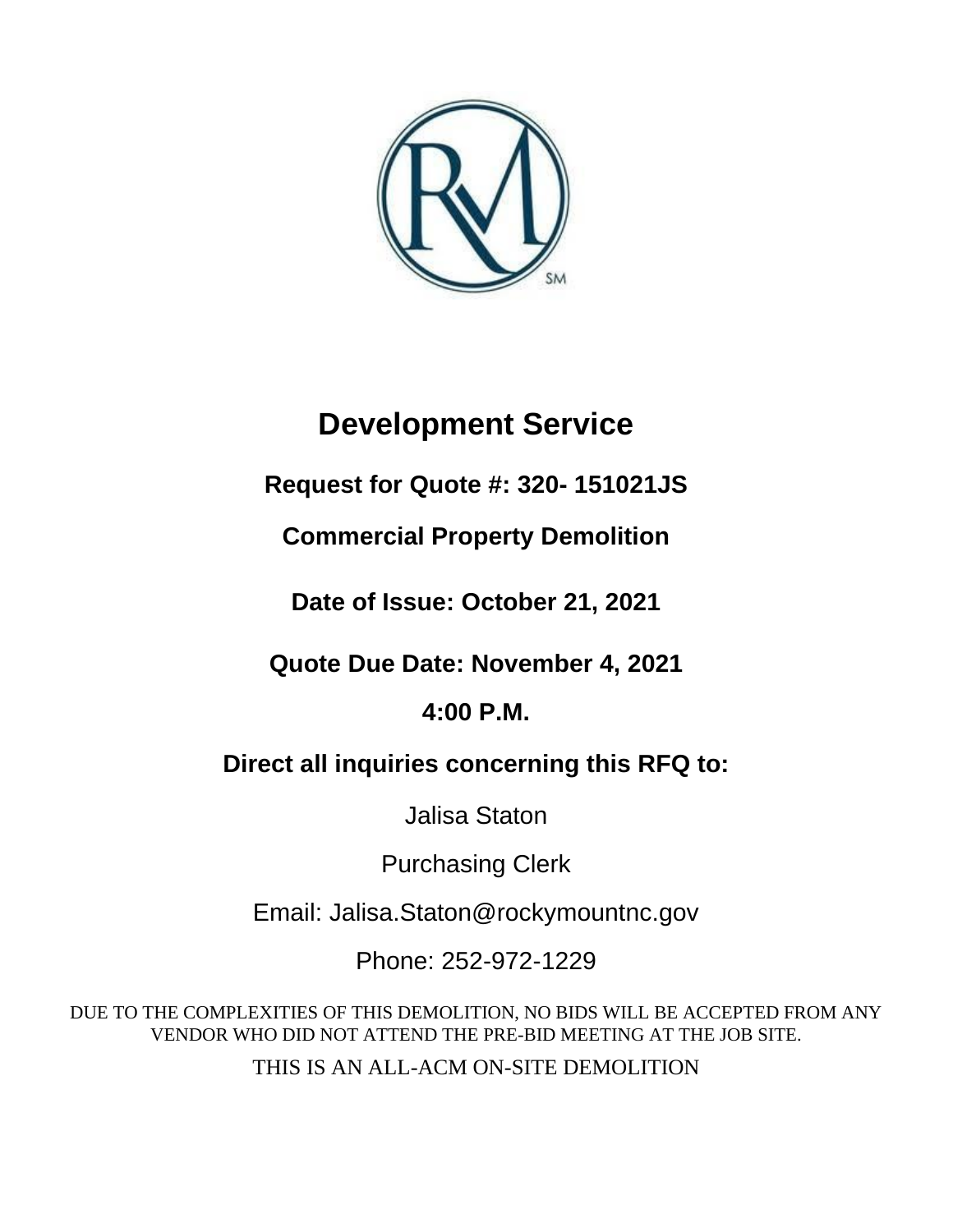

# **Request for Quote # 320-151021JS** \_\_\_\_\_\_\_\_\_\_\_\_\_\_\_\_\_\_\_\_\_\_\_\_\_\_\_\_\_\_\_\_\_\_\_\_\_\_\_\_\_\_\_\_\_\_\_\_\_\_\_\_\_\_

For purchasing division processing, please provide your company's Federal Employer Identification Number or alternate identification number (e.g. Social Security Number). Pursuant to North Carolina General Statute 132-1.10(b) this identification number shall not be released to the public. **This page will be removed and shredded, or otherwise kept confidential**, before the procurement file is made available for public inspection.

> **This page is to be filled out and returned with your bid. Failure to do so may subject your bid to rejection.**

> > **ID Number:**

\_\_\_\_\_\_\_\_\_\_\_\_\_\_\_\_\_\_\_\_\_\_\_\_\_\_\_\_\_\_\_\_\_\_\_\_\_\_\_\_\_\_\_\_\_\_\_\_\_\_\_\_\_\_ Federal ID Number or Social Security Number

\_\_\_\_\_\_\_\_\_\_\_\_\_\_\_\_\_\_\_\_\_\_\_\_\_\_\_\_\_\_\_\_\_\_\_\_\_\_\_\_\_\_\_\_\_\_\_\_\_\_\_\_\_\_ Vendor Name

*"All bidders are hereby notified that they must have the proper license as required under the North Carolina laws. All prospective contractors shall be responsible for complying with state law and local ordinances."*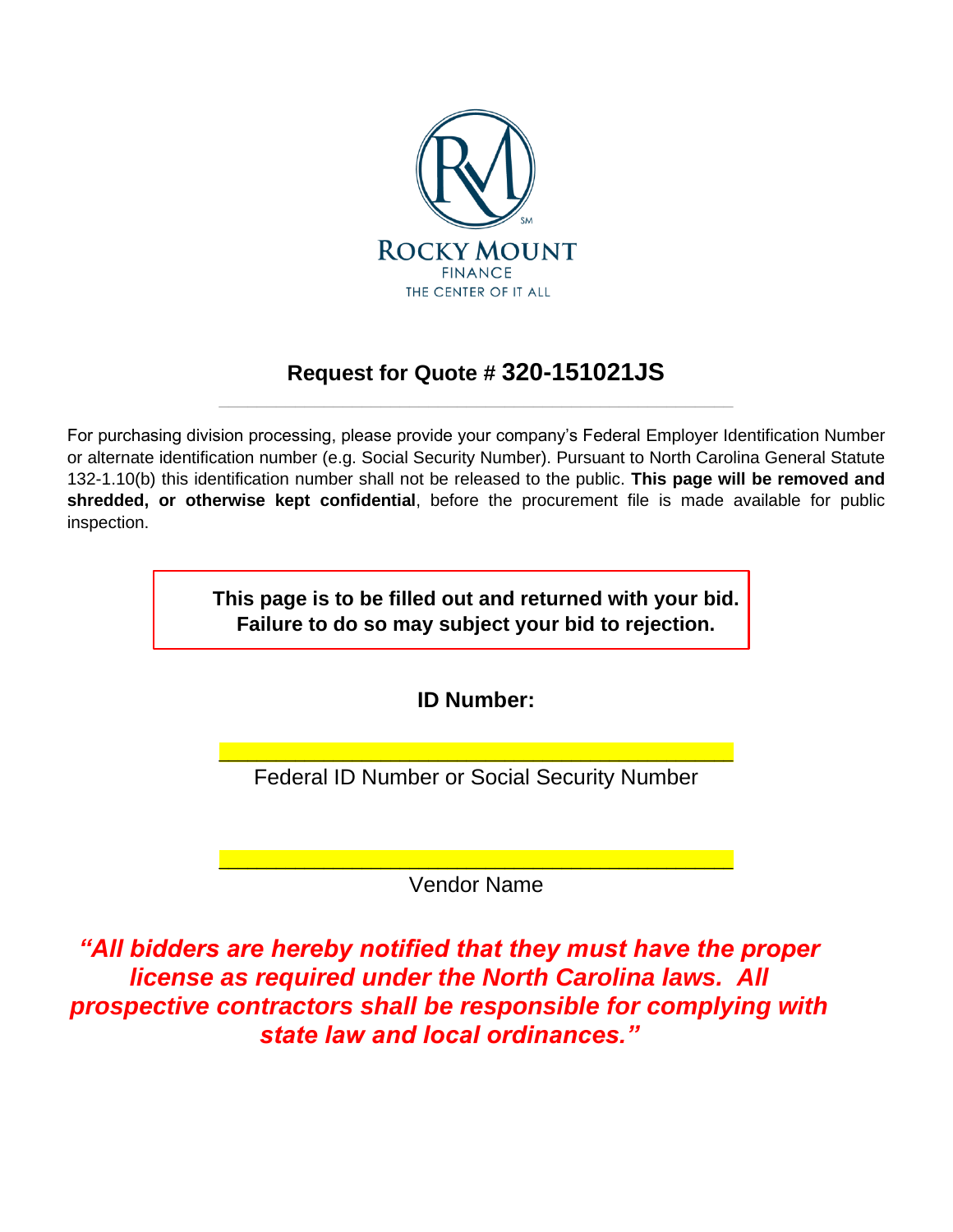|                                            | <b>City of Rocky Mount</b><br><b>Development Services</b> |
|--------------------------------------------|-----------------------------------------------------------|
| Refer ALL Inquiries regarding this RFQ to: | Request for Quote # 320-151021JS                          |
| Jalisa Staton                              | Quotes will be due: 11/04/2021 by 4p.m.                   |
| <b>Purchasing Clerk</b>                    | <b>Contract Type: Service</b>                             |

#### **EXECUTION**

In compliance with this Request for Quote, and subject to all the conditions herein, the undersigned Vendor offers and agrees to furnish and deliver any or all items upon which prices are quoted, at the prices set opposite each item within the time specified herein. By executing this quote, the undersigned Vendor certifies that this quote is submitted competitively and without collusion (G.S. 143- 54), that none of its officers, directors, or owners of an unincorporated business entity has been convicted of any violations of Chapter 78A of the General Statutes, the Securities Act of 1933, or the Securities Exchange Act of 1934 (G.S. 143-59.2), and that it is not an ineligible Vendor as set forth in G.S. 143-59.1. False certification is a Class I felony. Furthermore, by executing this quote, the undersigned certifies to the best of Vendor's knowledge and belief, that it and its principals are not presently debarred, suspended, proposed for debarment, declared ineligible or voluntarily excluded from covered transactions by any Federal or State department or City department. As required by G.S. 143-48.5, the undersigned Vendor certifies that it, and each of its sub-contractors for any Contract awarded as a result of this RFQ, complies with the requirements of Article 2 of Chapter 64 of the NC General Statutes, including the requirement for each employer with more than 25 employees in North Carolina to verify the work authorization of its employees through the federal E-Verify system. G.S. 133-32 and Executive Order 24 (2009) prohibit the offer to, or acceptance by, any City Employee associated with the preparing plans, specifications, estimates for public Contract; or awarding or administering public Contracts; or inspecting or supervising delivery of the public Contract of any gift from anyone with a Contract with the City , or from any person seeking to do business with the City . By execution of any response in this quote, you attest, for your entire organization and its employees or agents, that you are not aware that any such gift has been offered, accepted, or promised by any employees of your organization. **Do you have a financial interest or tangible personal benefit with a city of Rocky Mount employee, officer, or agent? \_\_\_\_ Yes \_\_\_\_ No If yes note the employee, officer, or agent; department; and the perceived or**  actual conflict of interest.

**Failure to execute/sign quote prior to submittal shall render quote invalid and it WILL BE REJECTED. Late quotes cannot be accepted.**

| <b>VENDOR:</b>                                                                                      |       |                  |      |  |
|-----------------------------------------------------------------------------------------------------|-------|------------------|------|--|
| <b>STREET ADDRESS:</b>                                                                              |       | <b>P.O. BOX:</b> | ZIP: |  |
| <b>TELEPHONE NUMBER:</b><br><b>TOLL FREE TEL, NO:</b><br>CITY & STATE & ZIP:                        |       |                  |      |  |
| PRINCIPAL PLACE OF BUSINESS ADDRESS IF DIFFERENT FROM ABOVE (SEE INSTRUCTIONS TO VENDORS ITEM #11): |       |                  |      |  |
| <b>FAX NUMBER:</b><br><b>PRINT NAME &amp; TITLE OF PERSON SIGNING ON BEHALF OF VENDOR:</b>          |       |                  |      |  |
| <b>VENDOR'S AUTHORIZED SIGNATURE:</b>                                                               | DATE: | <b>EMAIL:</b>    |      |  |

Offer valid for at least 60 days from date of quote opening, unless otherwise stated here: **The analyse** 

#### **ACCEPTANCE OF QUOTE**

If any or all parts of this quote are accepted by the City of Rocky Mount, an authorized representative of the City of Rocky Mount shall affix his/her signature hereto and this document and all provisions of this Request for Quote along with the Vendor response and the written results of any negotiations shall then constitute the written agreement between the parties. A copy of this acceptance will be forwarded to the successful Vendor(s).

| FOR CITY USE ONLY: Offer accept and Contract awarded this | day of | <b>20</b> | as indicated on the attached |
|-----------------------------------------------------------|--------|-----------|------------------------------|
| certification, by                                         |        |           |                              |

#### **(Authorized Representative of City of Rocky Mount)**

**\_\_\_\_\_\_\_\_\_\_\_\_\_\_\_\_\_\_\_\_\_\_\_\_\_\_\_\_\_\_\_\_\_\_\_\_\_\_\_\_\_\_\_\_\_\_**

**PRE-AUDIT:** This instrument has been preaudited in the manner required by the Budget and Fiscal Control Act.

| <b>Finance Director</b> | Date |
|-------------------------|------|
|-------------------------|------|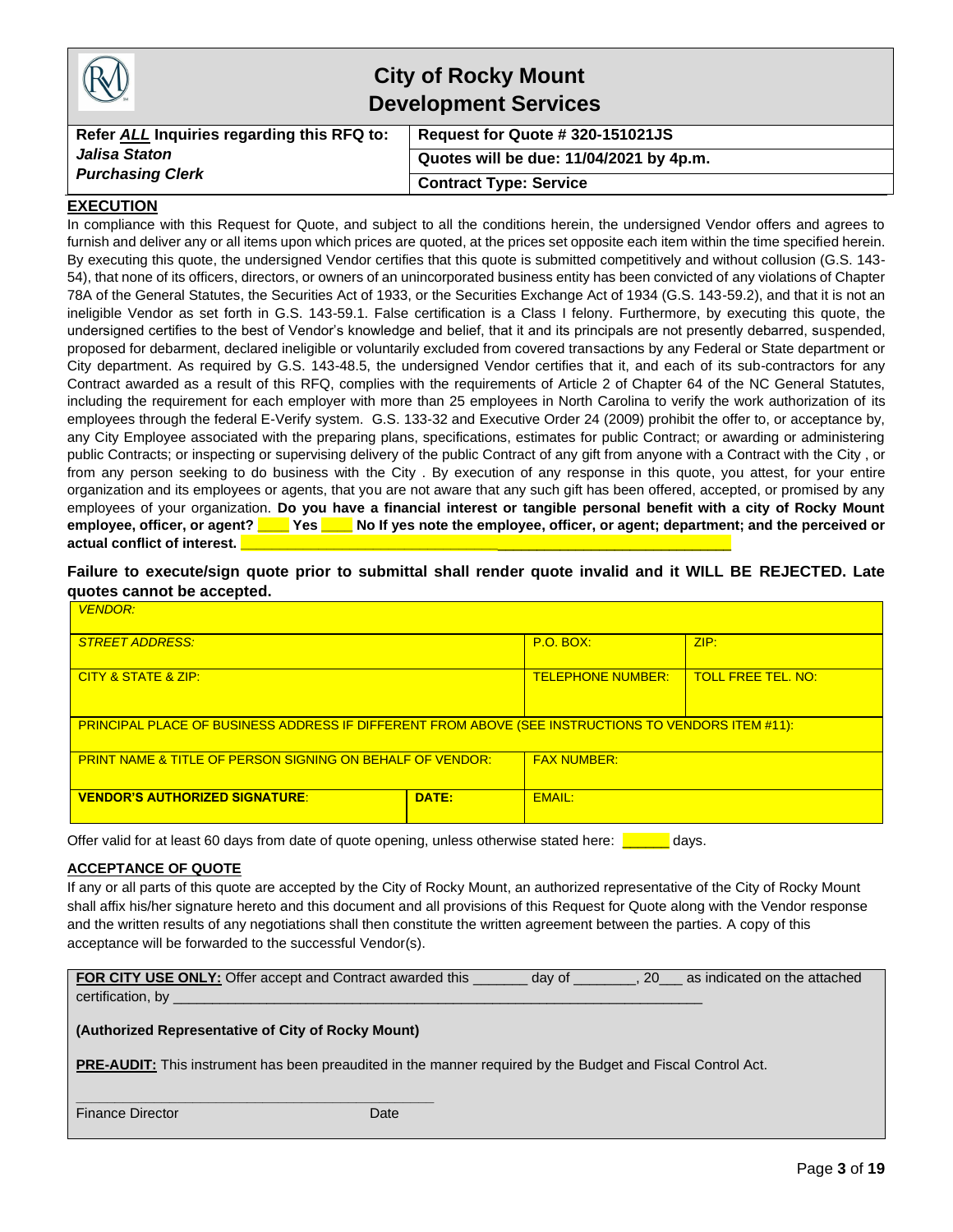# **Contents**

| 1.0 |                                                            |  |
|-----|------------------------------------------------------------|--|
| 2.0 |                                                            |  |
| 2.1 |                                                            |  |
| 2.2 |                                                            |  |
| 2.3 |                                                            |  |
| 2.4 |                                                            |  |
| 2.5 |                                                            |  |
| 2.6 |                                                            |  |
| 2.7 |                                                            |  |
| 3.0 |                                                            |  |
| 3.1 |                                                            |  |
| 3.2 |                                                            |  |
| 3.3 |                                                            |  |
| 4.0 |                                                            |  |
|     |                                                            |  |
| 4.2 |                                                            |  |
| 4.3 |                                                            |  |
| 4.4 |                                                            |  |
| 5.0 |                                                            |  |
| 5.1 |                                                            |  |
|     |                                                            |  |
|     |                                                            |  |
|     |                                                            |  |
|     |                                                            |  |
|     | ATTACHMENT C: ACCEPTANCE OF GENERAL TERMS & CONDITIONS  14 |  |
|     |                                                            |  |
|     |                                                            |  |
|     |                                                            |  |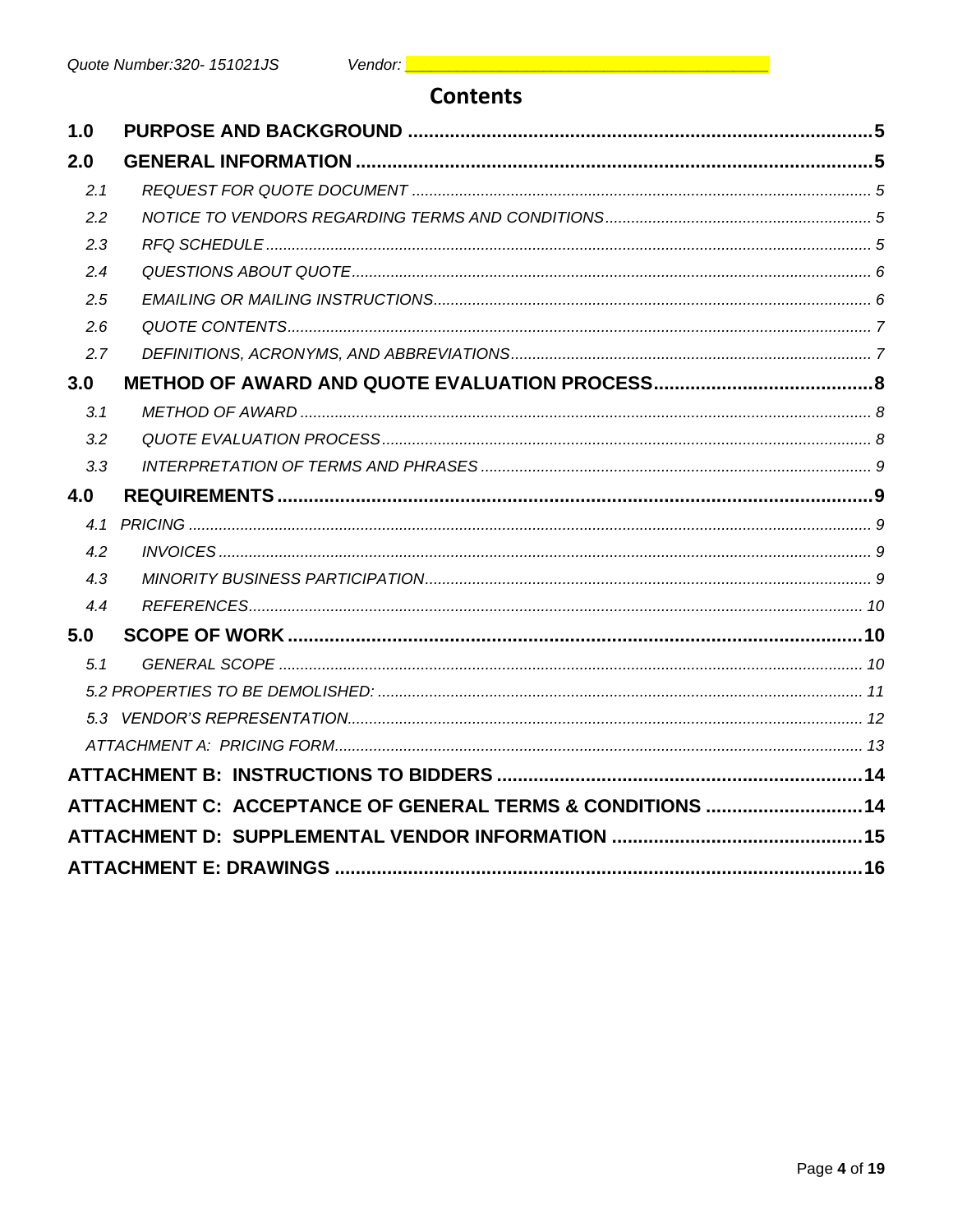# **1.0 PURPOSE AND BACKGROUND**

The city is requesting a price for the demolition and cleanup of one residential location listed under the scope of work section of these specifications.

Quotes shall be submitted in accordance with the terms and conditions of this RFQ and any addenda issued hereto.

# **2.0 GENERAL INFORMATION**

#### **2.1 REQUEST FOR QUOTE DOCUMENT**

The RFQ is comprised of the base RFQ document, any attachments, and any addenda released before Contract award. All attachments and addenda released for this RFQ in advance of any Contract award are incorporated herein by reference. Vendor may attach its quote to this RFQ for submission; however, any and all additional, modified or conflicting terms and conditions submitted on or with Vendor's quote shall be disregarded and shall not be considered a part of any contract arising from this RFQ. Any attempt to delete or avoid the force of the previous sentence shall render Vendor's quote invalid, and it shall not be considered.

## **2.2 NOTICE TO VENDORS REGARDING TERMS AND CONDITIONS**

It shall be the Vendor's responsibility to read the Instructions, the Cities' terms and conditions, all relevant exhibits and attachments, and any other components made a part of this RFQ and comply with all requirements and specifications herein. Vendors are also responsible for obtaining and complying with all Addenda and other changes that may be issued concerning this RFQ.

If Vendors have questions, issues, or exceptions regarding any term, condition, or other component within this RFQ (including proposed alternate language), those **must** be submitted as questions in accordance with the instructions in Section 2.4. QUESTIONS ABOUT QUOTE. If the City determines that any changes will be made resulting from the questions asked, then such decisions will be communicated in the form of an RFQ addendum. The City may also elect to leave open the possibility for post-contract negotiation and amendment of specific provisions of the Contract that have been addressed during the question-and-answer period. Other than through this process, the City rejects and will not be required to evaluate or consider any additional or modified terms and conditions submitted with Vendor's quote. This applies to any language appearing in or attached to the document as part of the Vendor's quote that purports to vary any terms and conditions or Vendors' instructions herein or to render the quote non-binding or subject to further negotiation. *Vendor's quote shall constitute a firm offer.* **By execution and delivery of a quote in response to this RFQ, the Vendor agrees that any additional or modified terms and conditions, whether submitted purposefully or inadvertently, shall have no force or effect, and will be disregarded. Noncompliance with, or any attempt to alter or delete, this paragraph shall constitute sufficient grounds to reject Vendor's quote as nonresponsive. Any quote that contains language that indicates the quote is non-binding or subject to further negotiation before a contractual document may be signed shall be rejected.**

Contact with anyone working for or with the City regarding this RFQ other than the City of Rocky Mount Purchasing Office Contract Lead named on the face page of this RFQ or in the manner specified by this RFQ shall constitute grounds for rejection of said Vendor's offer, at the Cities election.

## **2.3 RFQ SCHEDULE**

The table below shows the *intended* schedule for this RFQ. The city will make every effort to adhere to this schedule.

| <b>Action</b>                                     | <b>Responsibility</b> | Date/Time                                     |
|---------------------------------------------------|-----------------------|-----------------------------------------------|
| <b>Issue RFQ</b>                                  | City                  | Thursday 10/21/2021                           |
| Pre-Bid/Site Visit (Choose one)                   | City                  | Tuesday 10/26/2021 10:00 a.m. or<br>2:00 p.m. |
| <b>Submit Written Questions/Question Deadline</b> | Vendors               | Monday 10/25/2021                             |
| Provide Response to Questions/Addendum            | City                  | Wednesday 10/27/2021                          |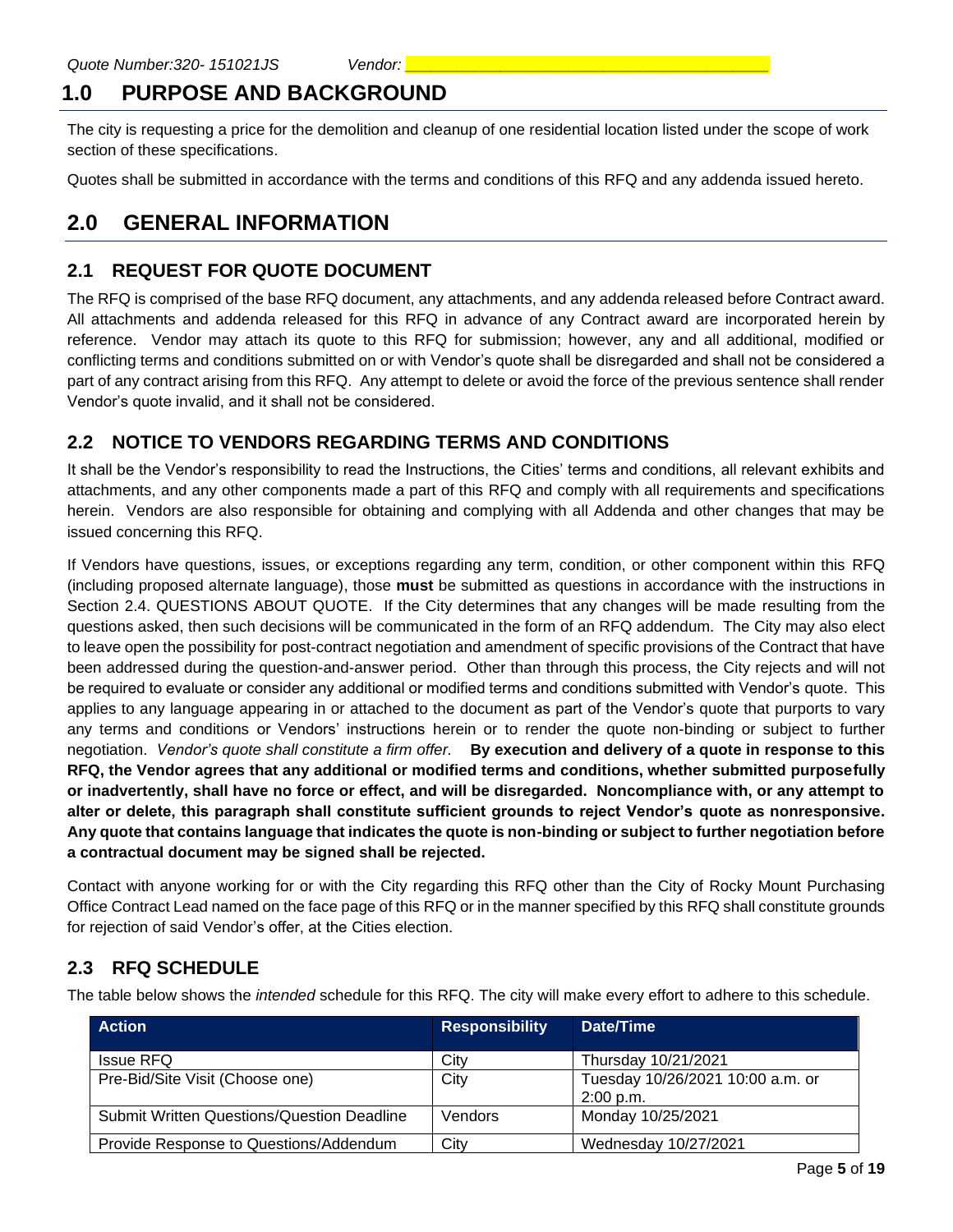| Quote Number: 320-151021JS | <i>Vendor:</i> |         |                               |  |
|----------------------------|----------------|---------|-------------------------------|--|
| <b>Submit Bids</b>         |                | √endors | Thursday 11/04/2021 4:00 p.m. |  |
| <b>Award Contract</b>      |                | City    | TBL                           |  |

#### **Mandatory Pre-Bid Meeting/Site Visit:**

| Date:      | October 26, 2021                    |
|------------|-------------------------------------|
| Time:      | 10:00 a.m. & 2:00 p.m. Eastern Time |
| Contact #: | 252-972-1229                        |

**Instructions:** Vendor representatives are required to attend this event and apprise themselves of the conditions and requirements that will affect the performance of the work called for by this Invitation for Bid. You cannot bid on this project if you did not attend the site visit. Late attendees will not be allowed to sign the sign in sheet or participate in the site visit. Mandatory Pre-Bid Meeting/Site Visit is scheduled for 10:00 a.m. or 2:00 p.m. Eastern Time at 628 and 634 E. Raleigh Blvd, Rocky Mount, NC on October 26, 2021. Submission of a bid shall constitute conclusive evidence of Vendor's understanding of the purpose and significance of this event, and no allowance will be made for unreported conditions that a prudent Vendor would recognize as affecting the performance of the work called for in this bid. This conference is the only occasion on which this information shall be made available.

Vendor is cautioned that any information released to attendees during the site visit, other than that involving the physical aspects of the facility referenced above, and which conflicts with, supersedes, or adds to requirements in this Invitation for Bid, must be confirmed by written addendum before it can be considered as a part of this bid.

#### **2.4 QUESTIONS ABOUT QUOTE**

**Purpose:** Upon review of the RFQ documents, Vendors may have questions to clarify or interpret the RFQ in order to submit the best quote possible. To accommodate the Quote Questions process, Vendors shall submit any such questions by the above due date.

**Instructions:** Written questions shall be emailed to [Jalisa.Staton@rockymountnc.gov](mailto:debra.harris@rockymountnc.gov) by the date and time specified above. Vendors should enter "RFQ #320-151021JS – Questions" as the subject for the email. Questions submittals should include a reference to the applicable RFQ section and be submitted in a format shown below:

| <b>Reference</b>         | <b>Vendor Question</b> |
|--------------------------|------------------------|
| RFQ Section, Page Number | Vendor question?       |

Questions received prior to the submission deadline date, the City 's response, and any additional terms deemed necessary by the City will be posted in the form of an addendum, available on the City of Rocky Mount Purchasing webpage https://rockymountnc.gov/bids, and/or the North Carolina's Interactive Purchasing System (IPS), [http://www.ips.state.nc.us,](http://www.ips.state.nc.us/) and shall become an Addendum to this RFQ. No information, instruction or advice provided orally or informally by any City personnel, whether made in response to a question or otherwise in connection with this RFQ, shall be considered authoritative or binding. Vendors shall be entitled to rely *only* on written material contained in an Addendum to this RFQ. The dated noted in the RFQ schedule for the City to provide responses to questions also serves as the addendum deadline. If you do not receive a courtesy email notification regarding the addendum by that date do check the City of Rocky Mount Purchasing webpage.

#### **2.5 EMAILING OR MAILING INSTRUCTIONS**

**Instructions**: Quotes, subject to the conditions made a part hereof and the receipt requirements described below, shall be received at the address indicated in the table below, for furnishing and delivering those items as described herein.

| MAILING ADDRESS FOR DELIVERY OF QUOTE ( | OFFICE ADDRESS FOR DELIVERY BY ANY OTHER <b>I</b> |
|-----------------------------------------|---------------------------------------------------|
| <u>IVIA U.S. POSTAL SERVICE I</u>       | ,MEANS, SPECIAL DELIVERY, OVERNIGHT DELIVERY, '   |
|                                         | OR BY ANY OTHER CARRIER                           |
|                                         |                                                   |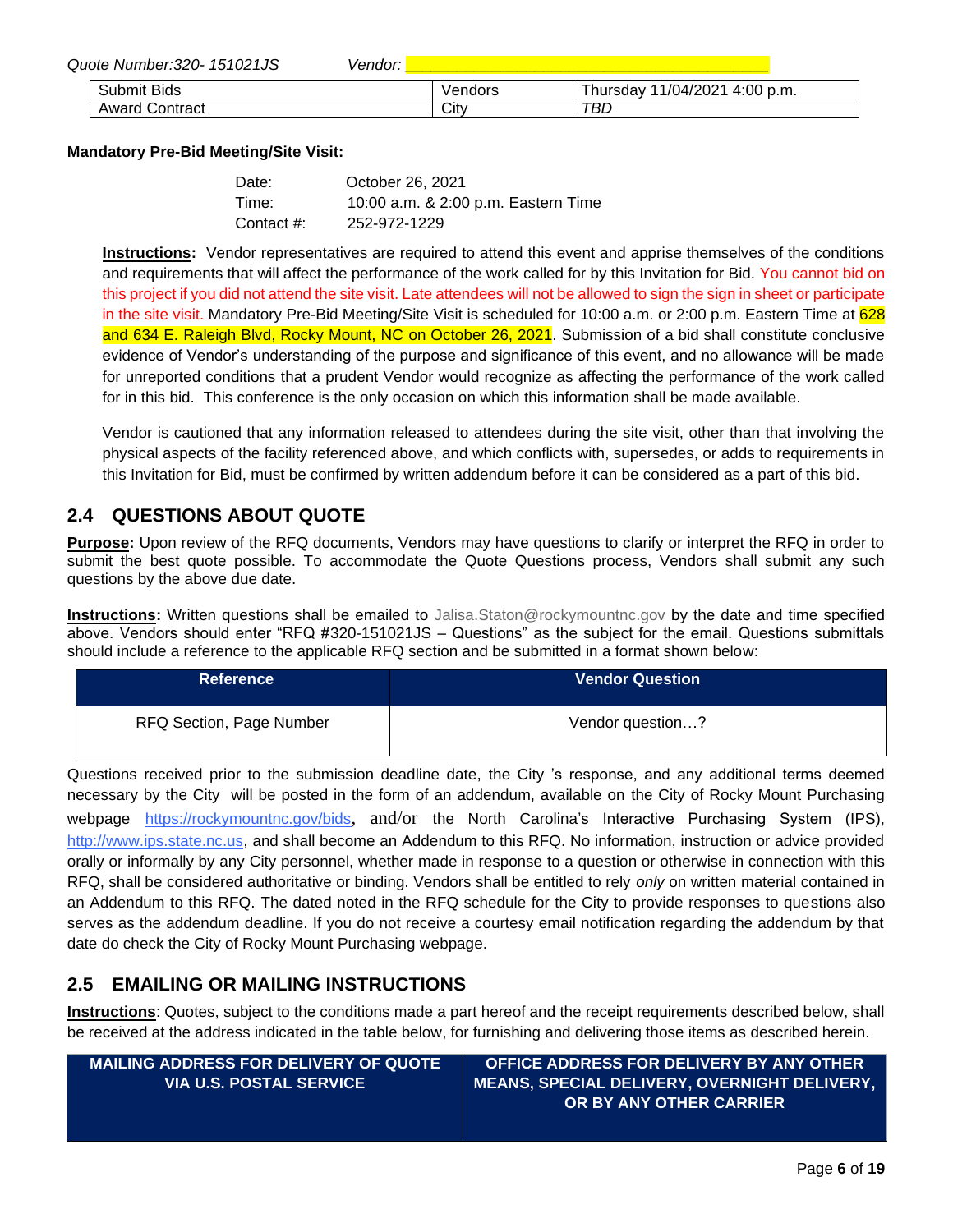| QUOTE NUMBER: 320-151021JS            | QUOTE NUMBER: 320-151021JS            |
|---------------------------------------|---------------------------------------|
| Attn: Jalisa Staton, Purchasing Clerk | Attn: Jalisa Staton, Purchasing Clerk |
| Address: PO BOX 1180                  | Address: 331 S. Franklin Street       |
| Rocky Mount, NC 27802                 | Rocky Mount, NC 27802                 |
|                                       |                                       |

Vendors shall deliver either **one (1) signed electronic emailed copy** to [Jalisa.Staton@rockymountnc.gov](mailto:debra.harris@rockymountnc.gov) response or one **(1) signed original executed quote** to the address identified in the table in this Section. Address package and insert quote number as shown in the table above.

Quote number shall be marked on the outside of the sealed envelope with the Vendor's name and date and time of opening.

**IMPORTANT NOTE:** It is the responsibility of the Vendor to have the signed quote physically in this Office by the specified time and date quotes are due, regardless of the method of delivery. **This is an absolute requirement.** The time of delivery will be marked on each quote when received, and any quote received after the submission deadline will not be accepted or evaluated.

All risk of late arrival due to unanticipated delay—whether delivered by hand, U.S. Postal Service, courier or other delivery service or method—is entirely on the Vendor. Note that the U.S. Postal Service generally does not deliver mail to the street address above, but to the city's Mail Service Center. Vendors are cautioned that quotes sent via U.S. Mail, including Express Mail, may not be delivered to the purchasing office on the due date in time to meet the quote deadline. All Vendors are urged to take the possibility of delay into account when submitting a quote.

If quote is hand delivered, please note that the Frederick E. Turnage Municipal Building requires all visitors to sign in with the guard stationed on the first floor. Visitors will only have access through the building accompanied with a City employee.

#### **This informal RFQ does not require a public opening of bids.**

#### **2.6 QUOTE CONTENTS**

Vendor shall populate all attachments of this RFQ that require the Vendor to provide information and include an authorized signature where requested, as outlined below. Vendor Responses shall include the following items and they should be arranged in the following order:

- a) Completed and signed version of EXECUTION PAGE, along with the body of the RFQ, and signed receipt pages of any addenda released in conjunction with this RFQ.
- b) Completed version of ATTACHMENT A: PRICING FORM
- c) ATTACHMENT B: INSTRUCTIONS TO BIDDERS
- d) ATTACHMENT C: ACCEPTANCE OF TERMS AND CONDITIONS
- e) ATTACHMENT D: SUPPLEMENTAL VENDOR INFORMATION
- f) ATTACHMENT E: DRAWINGS

#### **2.7 DEFINITIONS, ACRONYMS, AND ABBREVIATIONS**

- a) **BUYER:** The employee of the City Department that places an order with the Vendor.
- b) **CONTRACT LEAD:** Representative of the *City of Rocky Mount Purchasing Office* who corresponds with potential Vendors in order to identify and contract with that Vendor providing the greatest benefit to the City of Rocky Mount and who will administer the contract for the City.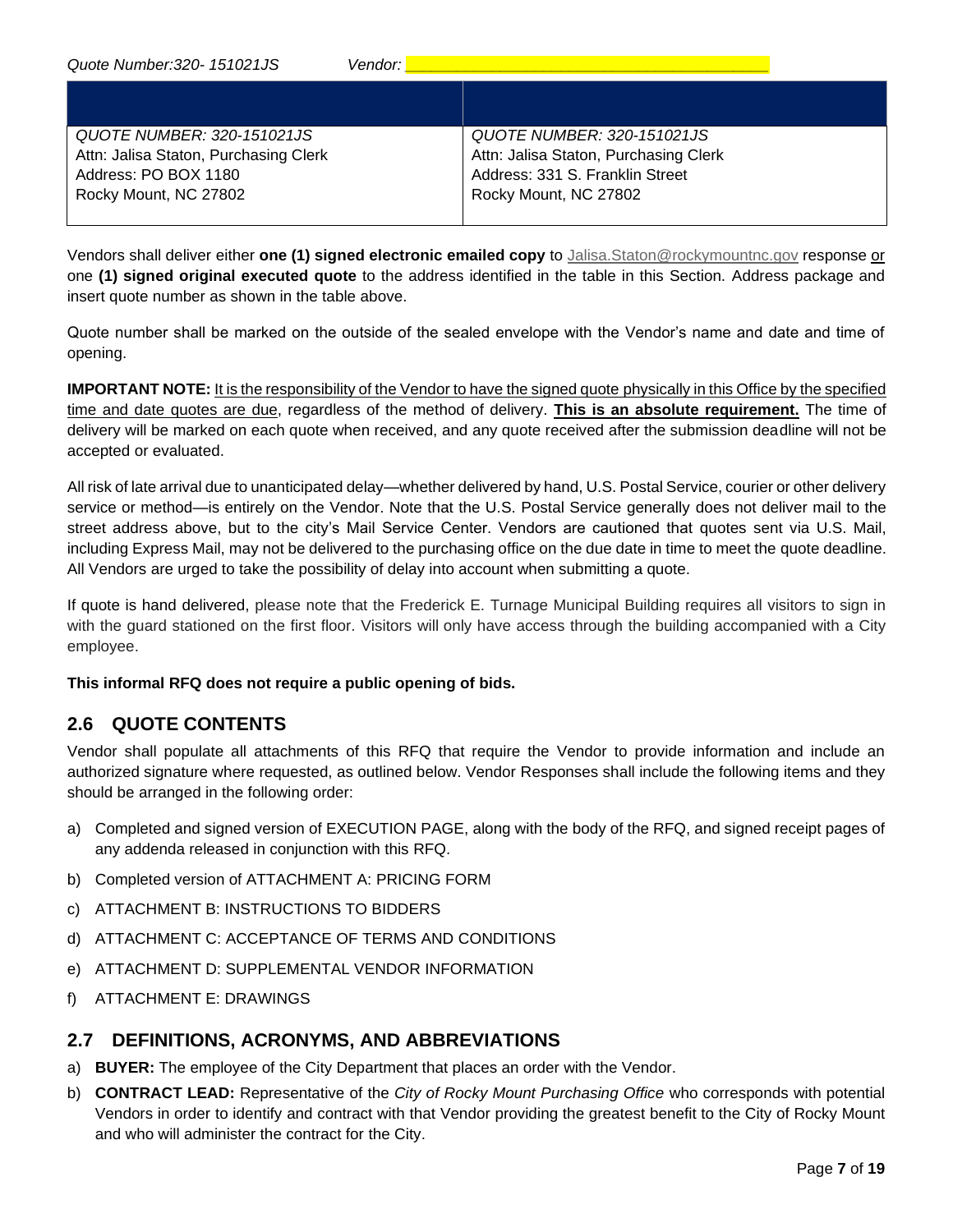- c) **FOB-DESTINATION:** Title changes hand from Vendor to purchaser at the destination point of the shipment; Vendor owns commodity in transit and files any claims, and Vendor pays all freight and any related transportation charges. A solicitation may request Vendors to separately identify freight charges in their quote, but no amount or charge not included as part of the total quote price will be paid.
- d) **LOT**: A grouping of similar products within this RFQ.
- e) **ON-TIME DELIVERY:** The delivery of all items within a single order to the receiving point designated by the ordering entity within the delivery time required.
- f) **RFQ:** Request for Quote.
- g) **VENDOR:** Supplier, proposer, company, firm, corporation, partnership, individual or other entity submitting a response to a Request for Quote.

# **3.0 METHOD OF AWARD AND QUOTE EVALUATION PROCESS**

## **3.1 METHOD OF AWARD**

Contracts will be awarded in accordance with G.S. 143-129, 143-131 and the evaluation criteria set out in this solicitation. Prospective Vendors shall not be discriminated against on the basis of any prohibited grounds as defined by Federal and State law.

The city may obtain quotes from one or more potential Vendors. All quotes will be evaluated, and award will be based on lowest responsive quote meeting specifications.

*Local Preference Policy. The only exception to the lowest responsive, responsible bidder method of award will be the local preference policy. The preference will allow an Eligible Local Bidder to match the price and terms of the lowest responsible, responsive bidder who is a Non-Local Bidder, if the Eligible Local Bidder's price is within five percent (5%) or \$25,000, whichever is less, of the lowest responsible, responsive Non-Local Bidder's price .An eligible local vendor is one that is current on property taxes in the City of Rocky Mount and meets the qualifications set forth in the policy. An application can be found at https://rockymountnc.gov/vendors*

# **3.2 QUOTE EVALUATION PROCESS**

## **DUE TO THE COMPLEXITIES OF THIS DEMOLITION, NO BIDS WILL BE ACCEPTED FROM ANY VENDOR WHO DID NOT ATTEND THE PRE-BID MEETING AT THE JOB SITE. THIS IS AN ALL-ACM ON-SITE DEMOLITION**

- a) Quotes are requested for the items as specified, or item(s) equivalent in design, function and performance. The City reserves the right to reject any quote based on fit, form and function as well as cost.
- b) The City shall review the responses to this RFQ to confirm that they meet the specifications and requirements. The City reserves the right to waive any minor informality or technicality.
- c) For all responses that pass the initial review process, the city will review and assess the Vendors' pricing. The City may request additional formal responses or submissions from any or all Vendors for the purpose of clarification or to amplify the materials presented in any part of the quote. Vendors are cautioned, however, that the city is not required to request clarification, and often does not. Therefore, all quotes should be complete and reflect the most favorable terms available from the Vendor. Prices quoted cannot be altered or modified as part of a clarification.
- d) Quotes will be evaluated, based on the award criteria identified in Section 3.1 METHOD OF AWARD.

Award of a Contract to one Vendor does not mean that the other quotes lacked merit, but that, all factors considered, the selected quote was deemed most advantageous and represented the best value to the City.

Vendors are cautioned that this is a request for quote, not a request or an offer to contract, and the City reserves the unqualified right to reject any and all offers at any time if such rejection is deemed to be in the best interest of the City .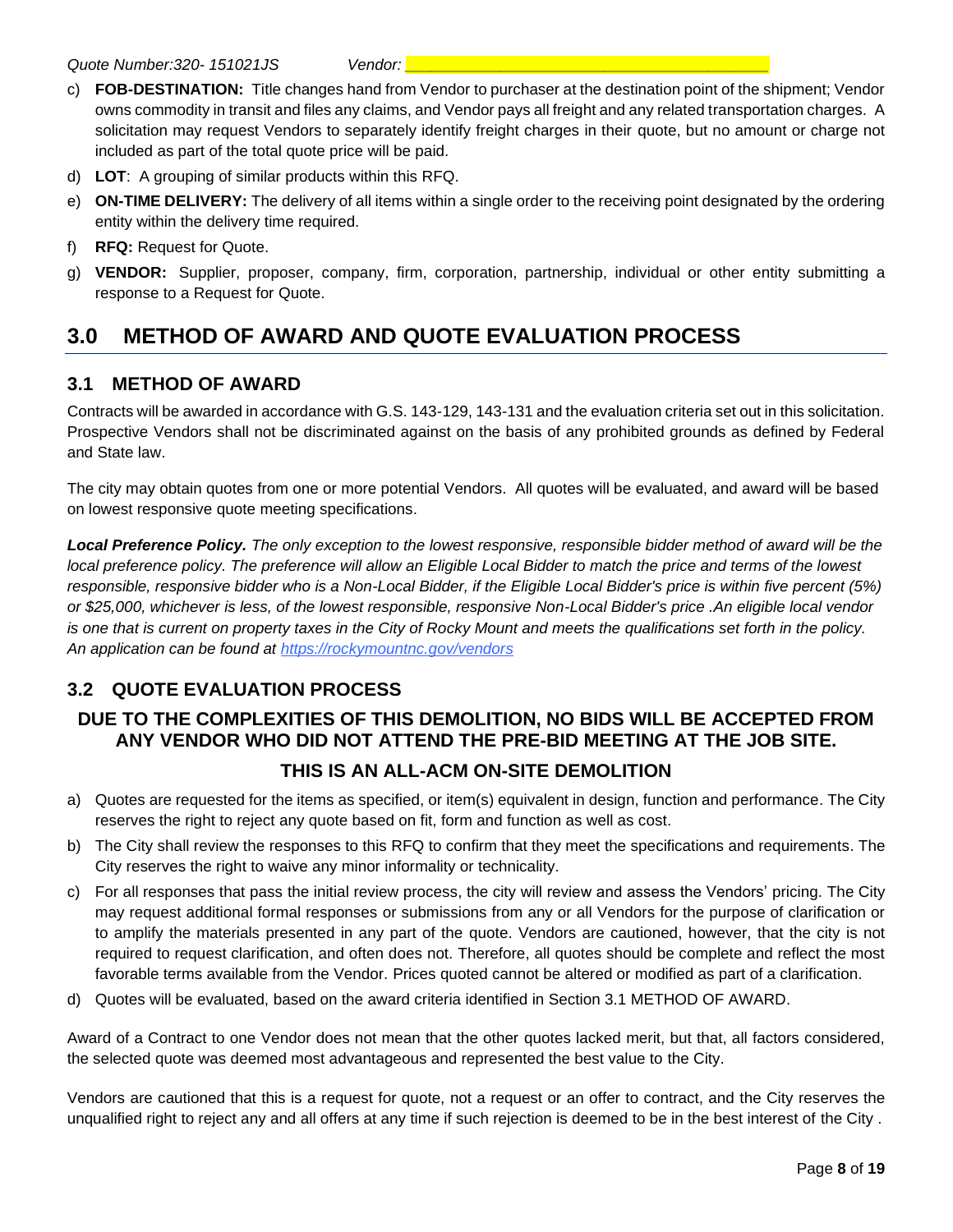**CONFIDENTIALITY DURING PROCESS:** During the evaluation period and prior to award, all information concerning the quote and evaluation is confidential, and possession of the quotes and accompanying information is limited to personnel of the issuing department and any third parties involved in this procurement process, and to the committee responsible for participating in the evaluation. Any attempt on behalf of a Vendor to gain such confidential information, or to influence the evaluation process (e.g., contact anyone involved in the evaluation, criticize another Vendor, offer any benefit or information not contained in the quote) in any way is a violation of North Carolina purchasing law and regulations and shall constitute sufficient grounds for disqualification of Vendor's offer from further evaluation or consideration in the discretion of the City.

#### **3.3 INTERPRETATION OF TERMS AND PHRASES**

This Request for Quote serves two functions: (1) to advise potential Vendors of the parameters of the solution being sought by the Department; and (2) to provide (together with other specified documents) the terms of the Contract resulting from this procurement. As such, all terms in the Request for Quote shall be enforceable as contract terms in accordance with the General Contract Terms and Conditions. The use of phrases such as "shall," "must," and "requirements" are intended to create enforceable contract conditions. In determining whether quotes should be evaluated or rejected, the Department will take into consideration the degree to which Vendors have proposed or failed to propose solutions that will satisfy the Department's needs as described in the Request for Quote. Except as specifically stated herein, no one requirement shall automatically disqualify a Vendor from consideration. However, failure to comply with any single requirement may result in the Department exercising its discretion to reject a quote in its entirety.

# **4.0 REQUIREMENTS**

This Section lists the requirements related to this RFQ. By submitting a quote, the Vendor agrees to meet all stated requirements in this Section as well as any other specifications, requirements and terms and conditions stated in this RFQ. If Vendor is unclear or has any question about the specifications, requirements and terms and conditions herein, it is urged and cautioned to contact the issuing department Contract Lead as specified in this RFQ.

#### **4.1 PRICING**

Quote price shall constitute the total cost to Buyer for delivery fully assembled and ready for use, including all applicable charges for shipping, delivery, handling, administrative and other similar fees. Vendor shall not invoice for any amounts not specifically allowed for in this Quote. Complete ATTACHMENT A: PRICING FORM and include with Quote.

#### **4.2 INVOICES**

Vendor shall invoice the City of Rocky Mount Accounting Department. The standard format for invoicing shall be Single Invoices meaning that the Vendor shall provide the Buyer with an invoice for each order. Invoices shall include detailed line-item information to allow Buyer to verify pricing at point of receipt matches the correct price from the original date of order. At a minimum, the following fields shall be included on all invoices:

Vendor's Billing Address, Customer Account Number, NC Contract Number, Order Date, Buyers Order Number, Manufacturer Part Numbers, Vendor Part Numbers, Item Descriptions, Price, Quantity, and Unit of Measure.

## **4.3MINORITY BUSINESS PARTICIPATION**

The Bidder has the responsibility to make a good faith effort to solicit minority proposals and to attain the aspirational ten percent (10%) goal. We encourage all Bidders even MWBE/HUBs to obtain the aspirational goal where subcontracting and supplier opportunities exist.

| <b>MWBE FIRM</b> | <b>OWNERSHIP STATUS</b> | <b>ADDRESS</b> | <b>WORK TYPE</b> |
|------------------|-------------------------|----------------|------------------|
|                  |                         |                |                  |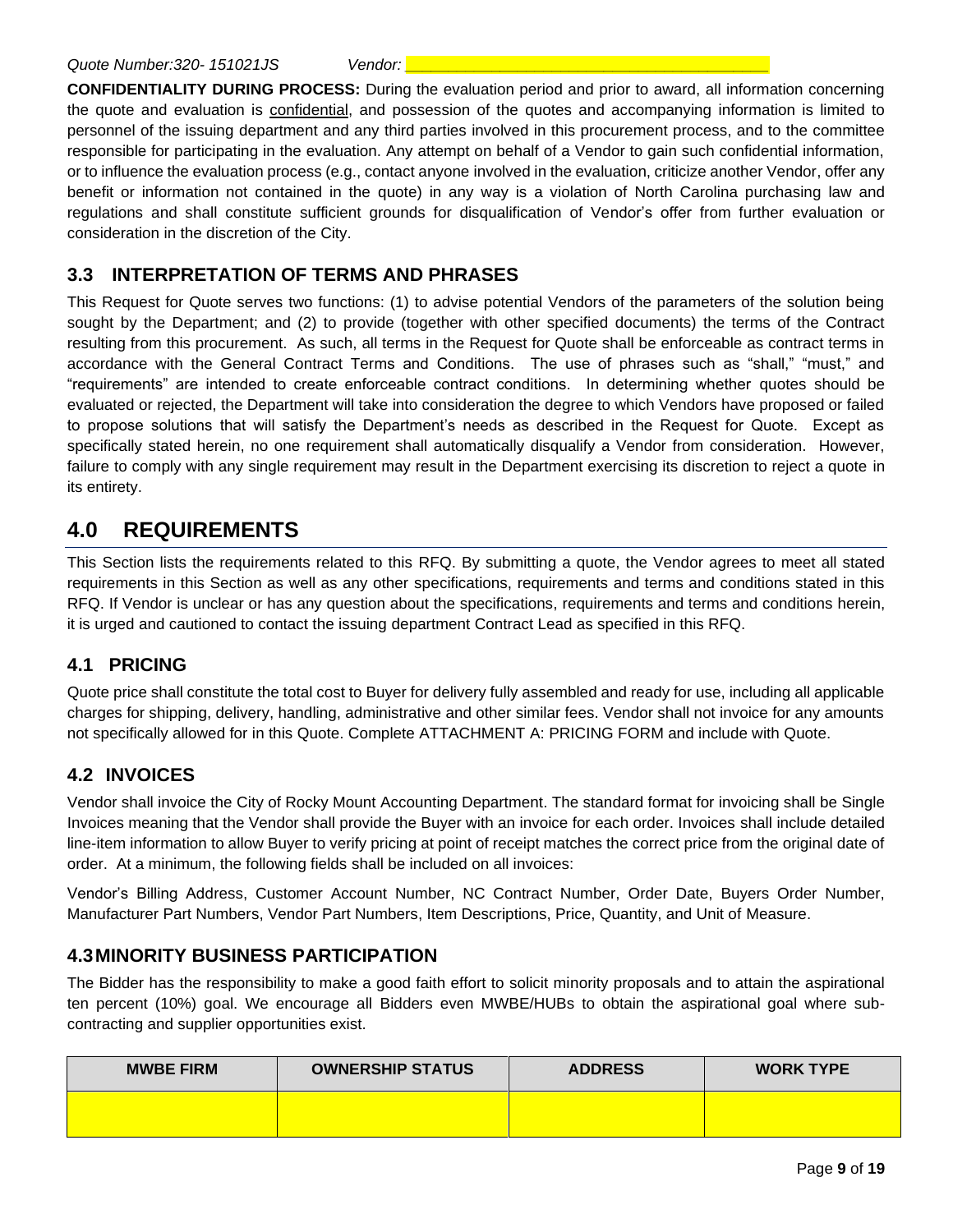| Quote Number: 320- 151021JS | Vendor: |  |  |  |
|-----------------------------|---------|--|--|--|
|                             |         |  |  |  |
|                             |         |  |  |  |
|                             |         |  |  |  |
|                             |         |  |  |  |

#### **4.4 REFERENCES**

Vendors shall provide at least three (3) different references for which your company has provided Services of similar size and scope to that proposed herein. The city of Rocky Mount may contact these users to determine the Services provided are substantially similar in scope to those proposed herein and Contractor's performance has been satisfactory. The information obtained shall be considered in the evaluation of the quote. If city of Rocky Mount references are provided it cannot be counted towards your three (3) required references but may be included in addition to.

| <b>COMPANY NAME</b>                            | <b>CONTACT NAME</b> | <b>TELEPHONE NUMBER</b> | <b>EMAIL</b> |
|------------------------------------------------|---------------------|-------------------------|--------------|
|                                                |                     |                         |              |
|                                                |                     |                         |              |
|                                                |                     |                         |              |
| <b>Optional: City of Rocky</b><br><b>Mount</b> |                     |                         |              |

# **5.0 SCOPE OF WORK**

## **5.1 GENERAL SCOPE**

#### **DUE TO THE COMPLEXITIES OF THIS DEMOLITION, NO BIDS WILL BE ACCEPTED FROM ANY VENDOR WHO DID NOT ATTEND THE PRE-BID AT THE JOB SITE.**

#### **THIS IS AN ALL-ACM ON-SITE DEMOLITION.**

- a) As time is of the essence, the Contractor awarded this bid shall be prepared to start demolition on this structure within thirty (30) calendar days of the issuance of the Purchase Order. It is further required as part of the conditionof the contract, that demolition be completed and that the site be cleaned up and stabilized within five (5) calendar days of initiating demolition. Overall, the Contractor shall complete the work within a total of thirtyfive (35) calendar days from issuance of the Purchase Order. The contractor will be required to install and maintain temporary sedimentation and erosion control measures to prevent sediment from leaving the site and entering the storm drainage system. This would primarily consist of block and gravel curb inlet protection. Bad weather days will be considered but must be coordinated with Kelly Cook, Community Code Supervisor. Mr. Cook may be contacted at (252) 467-4955.
- b) The demolition process will include the removal of ALL debris from the demolition area, i.e., all rocks, masonry, and wood/metal scraps. The demolition area will be raked clear/smooth of ALL debris before seeding. The Contractor shall backfill and compact all excavated areas with sand-clay and dress off and fill in all low spots with topsoil in order to provide positive drainage within the limits of the work area and shall grade, reseed, and straw the demolition area and any other areas disturbed during completion of the work. Reseeding is to be done with Kentucky Fescue grass seed. (The result of this effort will create an area that can easily be maintained with standard residential yard maintenance equipment.) The demolition process must include dust control. This process must be accomplished with the use of at least a 1" hose with a nozzle producing a fog spray pattern sufficient to maintain adequate dust control to the satisfaction of Alan Pridgen, Senior Community Code Inspector or Charlina Chavis, Senior Community Code Inspector.

*NOTE: The Demolition Contractor must remove any trees damaged during the demolition process.*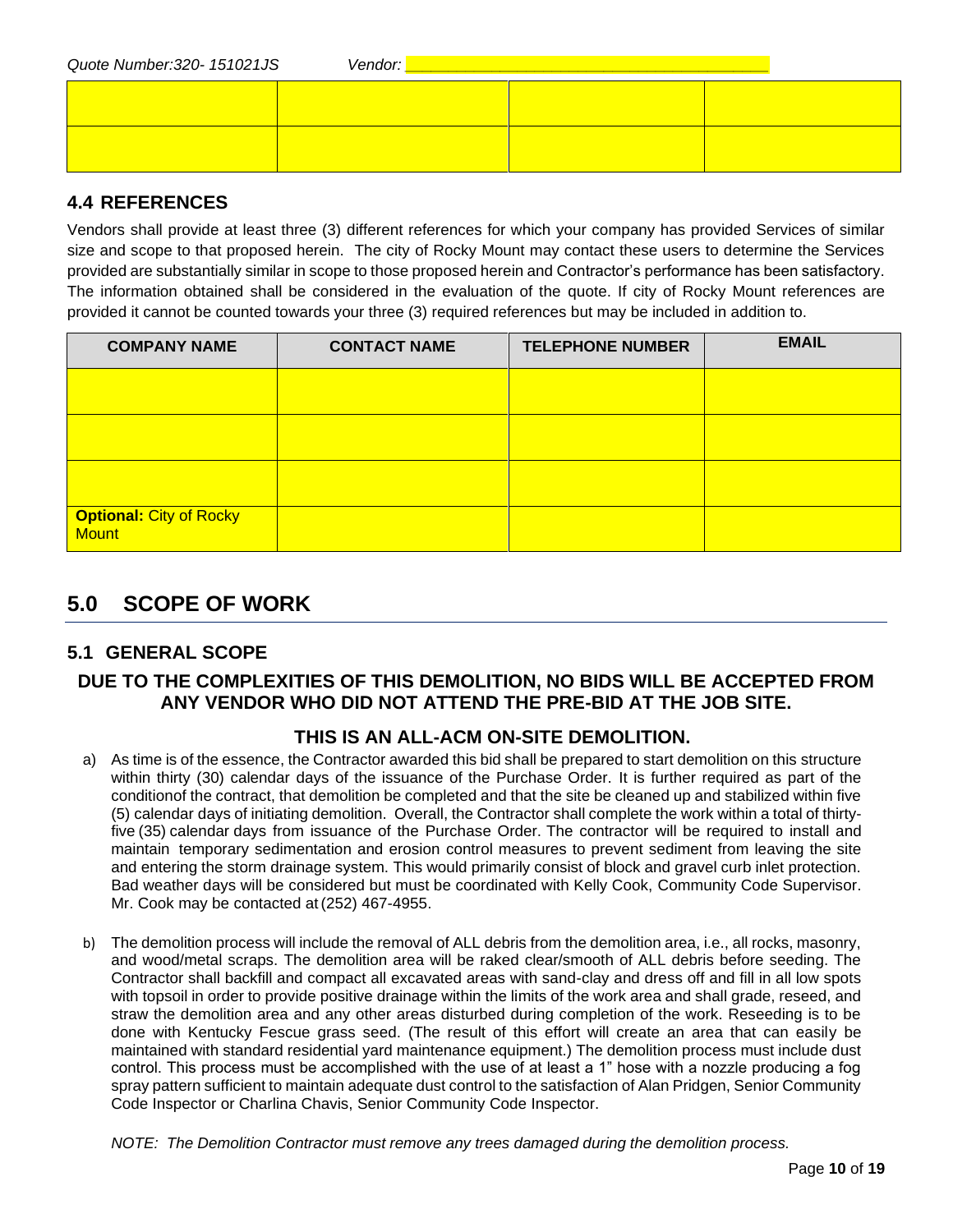- c) The Contractor awarded the bid shall be responsible for all equipment, labor, and materials needed to demolish theproperty and the hauling of materials to disposal site. If present, the contractor will not be allowed to stage equipment or cross a box culvert located on or immediately adjacent to the property. Disposal of materials is to be done in accordance with all Federal, State, and Local laws and must be at a State approved landfill. Copies of the waste manifest bills from the landfill must be supplied at the time you submit your bill for payment of the demolition. Payment will not be made until such time as these manifests are provided to the City by the Contractor.
- d) A demolition permit will be required and can be secured through the City of Rocky Mount Inspection Division. Before this permit can be secured, the Demolition Contractor must secure a state form DHHS-3768 "Asbestos Permit Application and Notification for Demolition/Renovation" from the State of North Carolina.
- e) For each day in excess of the deadline, the Contractor shall pay the City the sum of \$100 per day as liquidated damages. Liquidated damages shall be compensation for damages suffered by the City and shall not be interpretedas a "fine" or "penalty". No additional payment or bonuses shall be made for completion of the contract in less than the noted time period.
- f) The City of Rocky Mount inspects, conducts asbestos surveys and obtains sample tests for asbestos containing materials in all properties prior to demolition unless the structure has been substantially damaged by fire or other catastrophe which would prevent entering the structure or not allow for definitive sampling.
- g) The City of Rocky Mount will provide copies of asbestos surveys to demolition contractor for permitting purposes withthe North Carolina Department of Health and Human Services.
- h) Before award of this contract to the low bidder, the Contractor shall provide a "Limits of Insurance Coverage" form to the Purchasing Department.
- i) To the fullest extent permitted by law, the Contractor shall indemnify and hold harmless the City, its agents, and employees from and against all claims, damages, loss, and expenses including, but not limited to, attorneys' fees arising out of or resulting from the work, provided that any such claim, damage, loss, or expense is (a) attributable to bodily injury, sickness, disease, or death, or to injury destruction of property (other than the work itself) including the loss of use resulting there from, and (b) is caused in whole or in part by negligent act or omission of Contractor, any subcontractor, anyone directly or indirectly employed by any of them, or anyone for whose acts any of them may be liable, regardless of whether or not such claims, damages, loss, and expenses are caused in part by any party indemnified hereunder.
- j) Before payment is made for demolition of the structure(s), the Contractor receiving award of the contract shall submit to Kelly Cook, Community Code Supervisor, a signed statement giving the name(s) of any subcontractors used and that all sub-contractors have been paid.
- k) The City of Rocky Mount reserves the right to reject all bids or to re-advertise should the need arise.
- l) This is an all-ACM on-site demolition. There are 5 layers of roofing on both adjoining structures and the middle layer is ACM. Portions of the roof have collapsed into the building, which has no interior walls. The majority of the roof structure is deemed not safe to access.

**In addition to the removal of this structure (and the contents) at the location listed in this proposal, special conditions/exceptions will apply.**

#### **5.2 PROPERTIES TO BE DEMOLISHED:**

**628 and 634 E. Raleigh Blvd, Rocky Mount, NC**

**PIN:** 385090508500 (634) **PIN: 385090500500 (628)**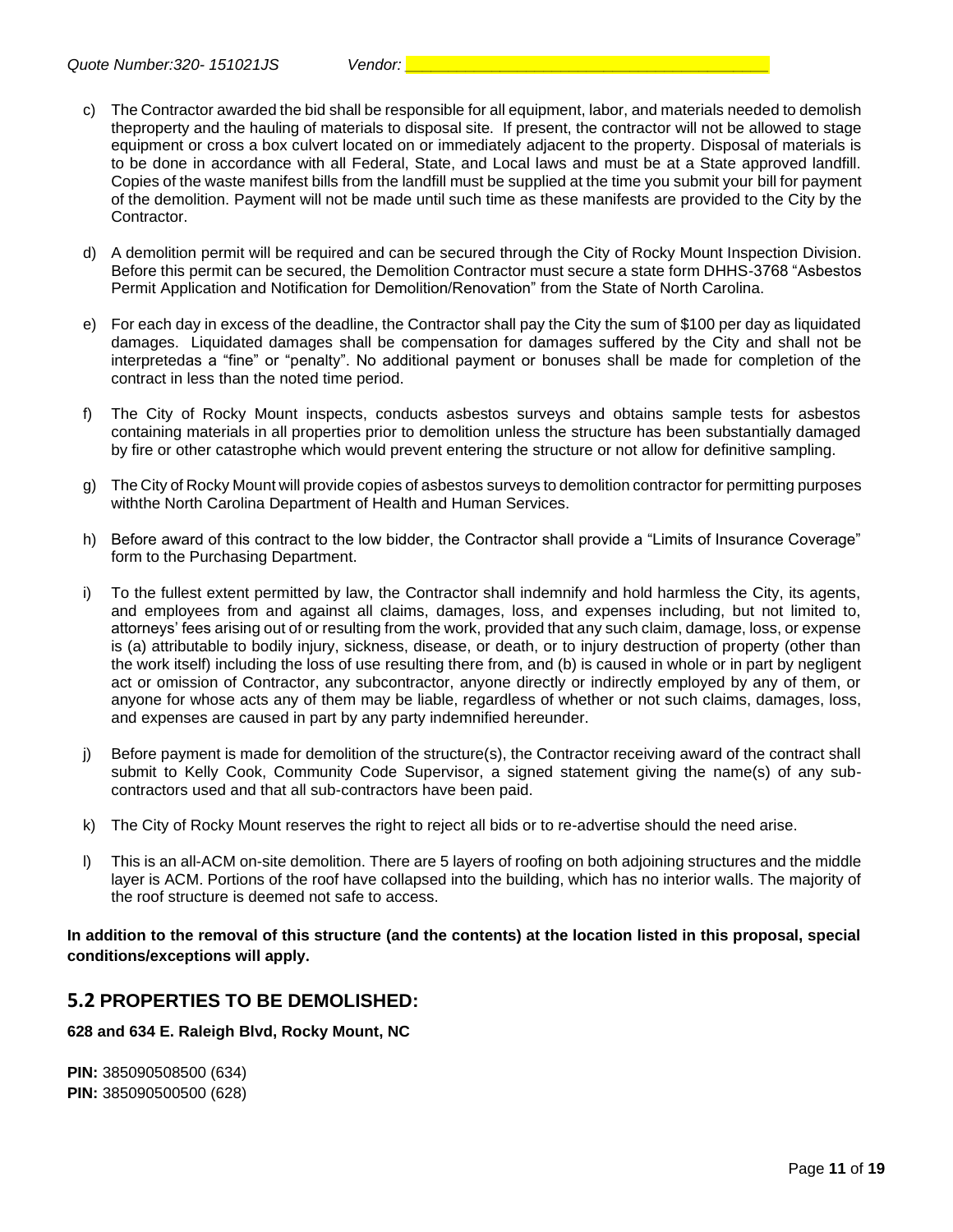## **5.3 VENDOR'S REPRESENTATION**

- a) Vendor warrants those qualified personnel shall provide all services that may be required under The Contract in a professional manner. "Professional manner" means that the personnel performing the services shall possess the skill and competence consistent with at least the prevailing business standards in the industry. Vendor agrees that it shall not enter any agreement with a third party that may abridge any rights of the City under The Contract. Vendor shall serve as the prime contractor under The Contract and shall be responsible for the performance and payment of all subcontractors that may be approved by the city. Names of any third-party Vendors or subcontractors of Vendor may appear for purposes of convenience in Contract documents; and shall not limit Vendor's obligations hereunder.
- b) If any goods, services, functions, or responsibilities not specifically described in The Contract are required for Vendor's proper performance, provision and delivery of the goods and services under The Contract, or are an inherent part of or necessary sub-requirement included within such goods and services, they will be deemed to be implied by and included within the scope of the contract to the same extent and in the same manner as if specifically described in the contract. Unless otherwise expressly provided herein, Vendor will furnish all of its own necessary management, supervision, labor, facilities, furniture, computer and telecommunications equipment, software, supplies and materials necessary for the Vendor to provide and deliver the goods and services.
- c) Vendor warrants that it has the financial capacity to perform and to continue perform its obligations under the contract; that Vendor has no constructive or actual knowledge of an actual or potential legal proceeding being brought against Vendor that could materially adversely affect performance of The Contract; and that entering into The Contract is not prohibited by any contract, or an order by any court of competent jurisdiction.

**Attachments to this RFQ begin on the next page.**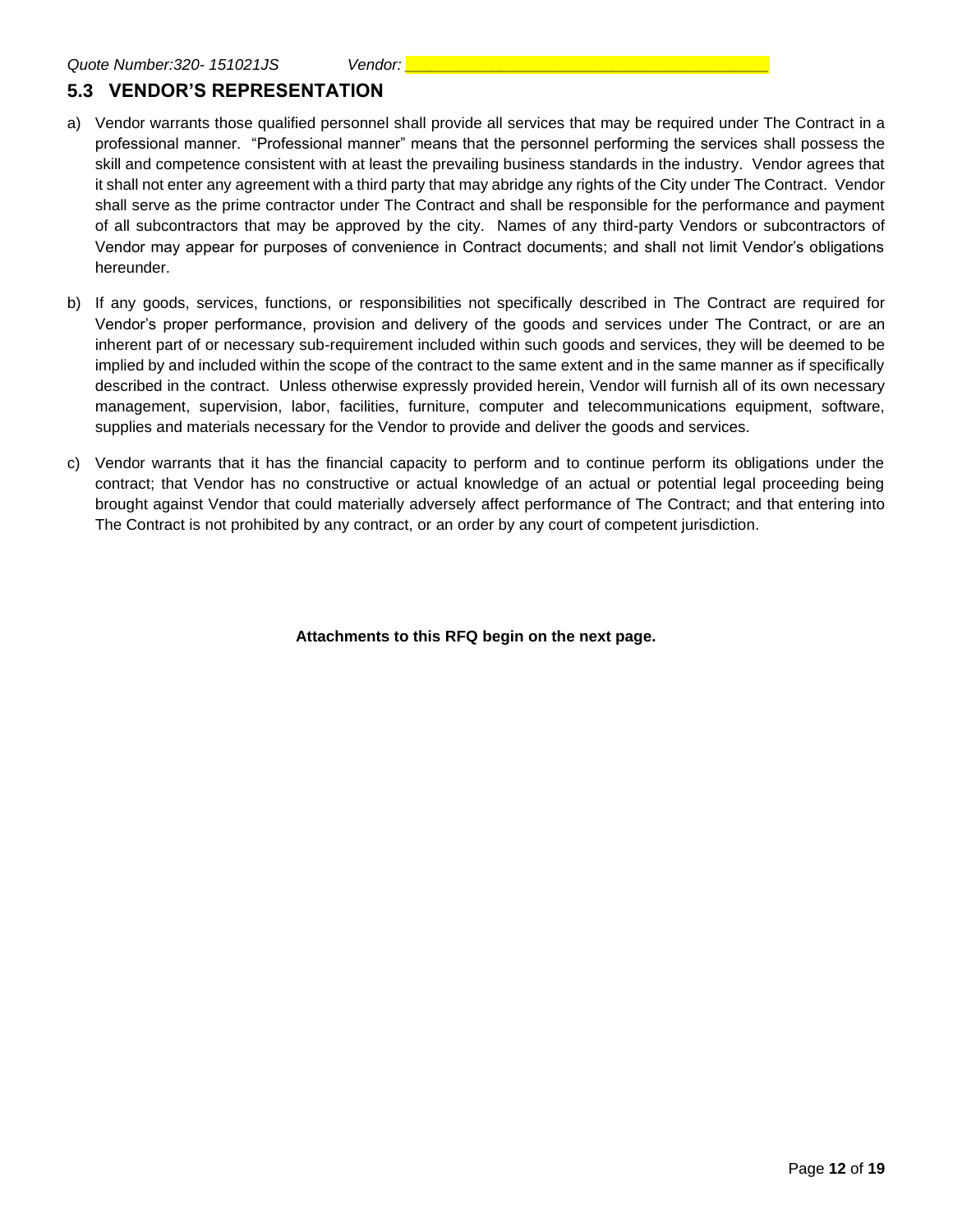#### **ATTACHMENT A: PRICING FORM**

All labor costs, direct and indirect, shall have been determined and included in the quote. The cost and availability of all equipment, materials, and supplies associated with performing the services described in the scope of work shall have been determined and included in the quote.

| Line | <b>DESCRIPTION</b>                     | <b>UNIT PRICE</b> |
|------|----------------------------------------|-------------------|
|      | 628 East Raleigh Blvd, Rocky Mount, NC | \$                |
| 2    | 634 East Raleigh Blvd, Rocky Mount, NC |                   |

**Contractor availability**: Proposed project state date may be **LET ANSILE 2000 LEV**, 20<sub>00</sub> with a completion date of \_\_\_\_\_\_\_\_\_\_\_\_\_,20\_\_\_\_.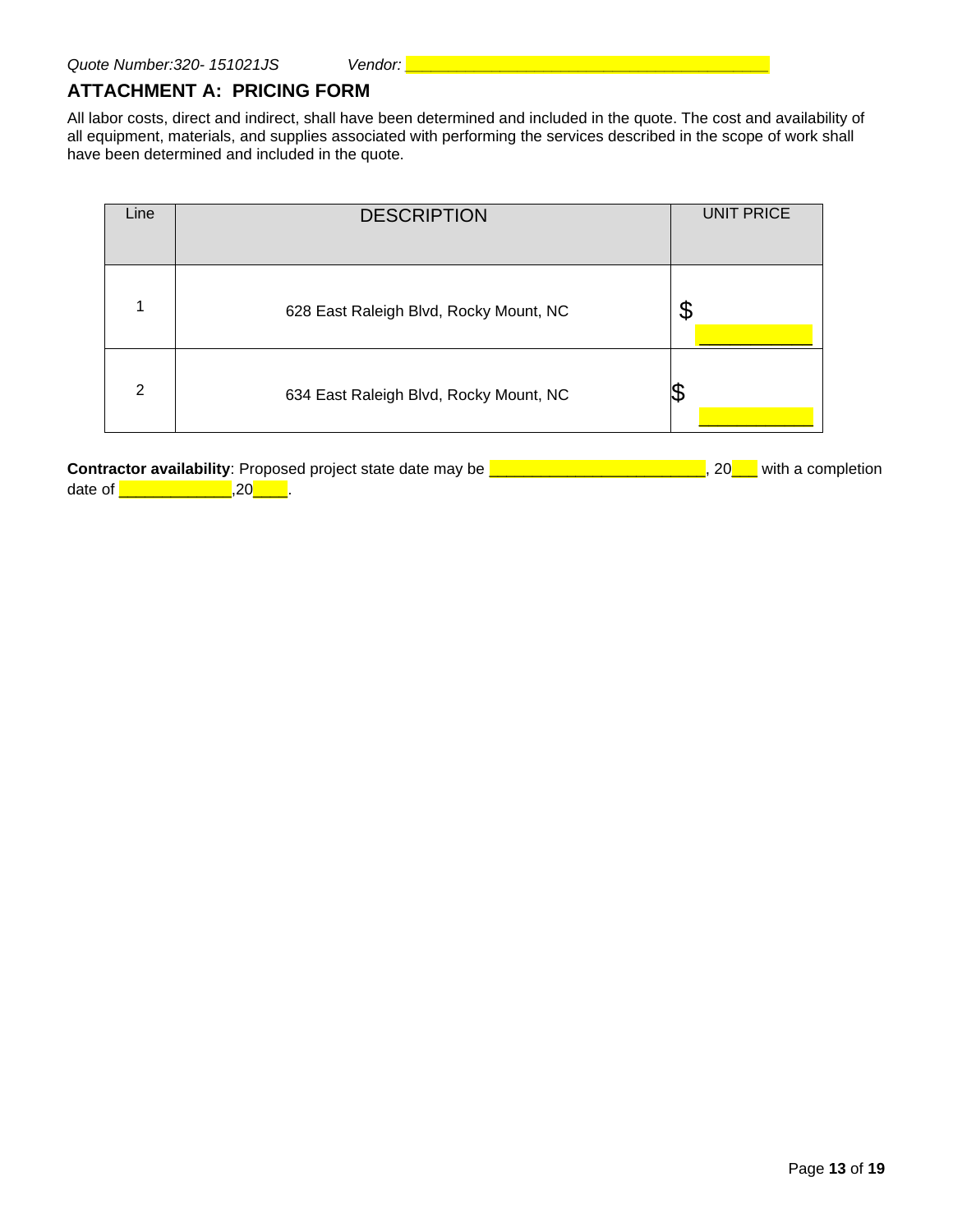**City of Rocky Mount Instructions to Bidders Review** <https://rockymountnc.gov/vendor>

#### **ATTACHMENT C: ACCEPTANCE OF GENERAL TERMS & CONDITIONS**

Review Terms and Conditions: General at <https://rockymountnc.gov/vendor> Terms and conditions on the vendor webpage that do not apply to this bid: Federal UG Terms, FEMA Contract Provisions, Sample Contract Terms.

Check here to indicate that you have read and agree to the City of Rocky Mount General Teems & Conditions.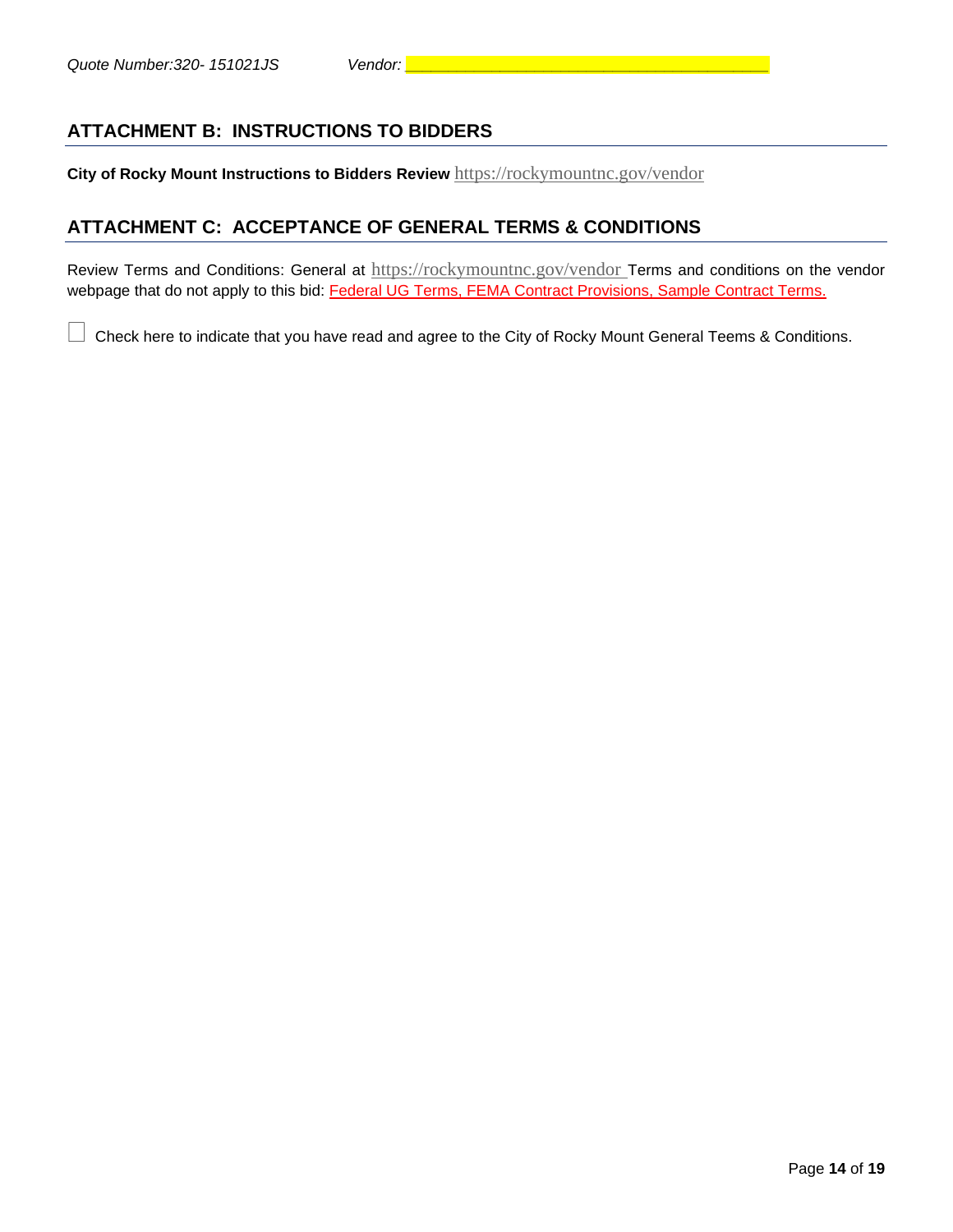#### **ATTACHMENT D: SUPPLEMENTAL VENDOR INFORMATION**

#### **HISTORICALLY UNDERUTILIZED BUSINESSES**

Historically Underutilized Businesses (HUBs) consist of minority, women and disabled business firms that are at least fifty-one percent owned and operated by an individual(s) of the categories. Also included in this category are disabled business enterprises and non-profit work centers for the blind and severely disabled.

Pursuant to G.S. 143B-1361(a), 143-48 and 143-128.4, the City invites and encourages participation in this procurement process by businesses owned by minorities, women, disabled, disabled business enterprises and non-profit work centers for the blind and severely disabled. This includes utilizing subcontractors to perform the required functions in this IFB. Any questions concerning NC HUB certification, contact the **[North Carolina Office of Historically Underutilized](http://ncadmin.nc.gov/businesses/hub)  [Businesses](http://ncadmin.nc.gov/businesses/hub)** at (919) 807-2330. The Vendor shall respond to question #1 and #2 below.

a) Is Vendor a Historically Underutilized Business? **Fig. Yes Fig. No** 

b) Is Vendor Certified with North Carolina as a Historically Underutilized Business? **T** Yes **No** 

If so, state HUB classification:  $\Box$ 

#### **NEW VENDOR REGISTRATION**

New vendors must complete a vendor registration form using the link below. If you are a current vendor that needs to update, contact information you may also complete the online vendor registration form. Once registration is complete email a copy of your W9 an E-Verify Affidavit to the contact person listed on the coversheet.

rockymountnc.gov/vendor

## **HOW TO DO BUSINESS WITH THE CITY OF ROCKY MOUNT**

Becoming a Vendor <https://youtu.be/MGOjZxl4iQc>

Competing in the Bid Process <https://youtu.be/yy8dYzPOCUs>

Purchase Order, Payment and Performance <https://youtu.be/wA5zVTizZQM>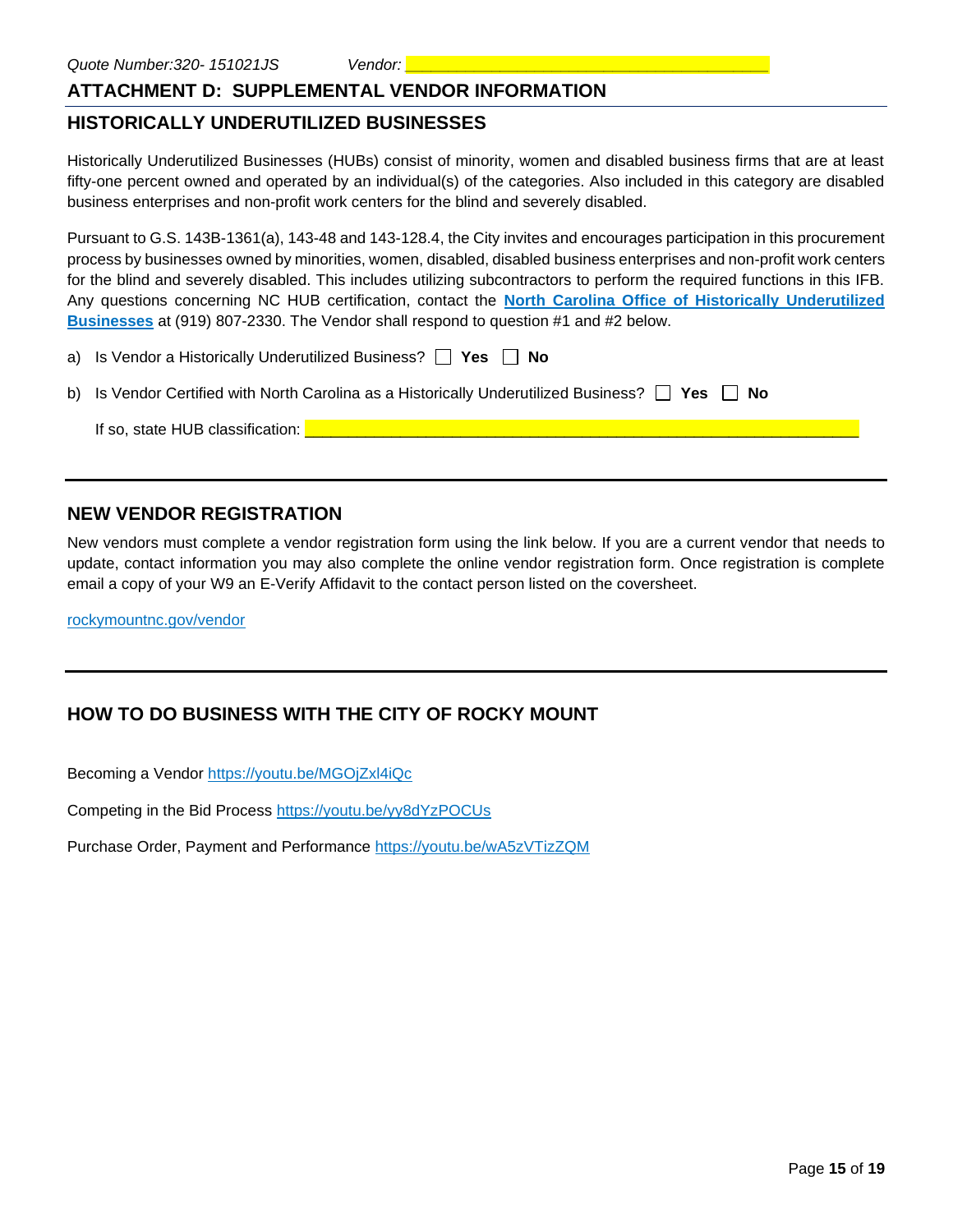## **ATTACHMENT E: DRAWINGS**



There is an approximate 10'W x 8'D concrete culvert which is open at the rear of the property and is routed underneath the 634 building. The building must be demolished in such a manner that the culvert structure is not damaged or compromised in any way. The city will obtain and provide a photographic survey of the culvert and it is highly recommended the awarded bidder also take before and after photos during the demolition. The buildings are to be demolished leaving concrete slabs in place that are at ground level. There is approximately 6-8' of concrete frontage between the sidewalk and the buildings that may remain. Overhead lines run across the front of the property.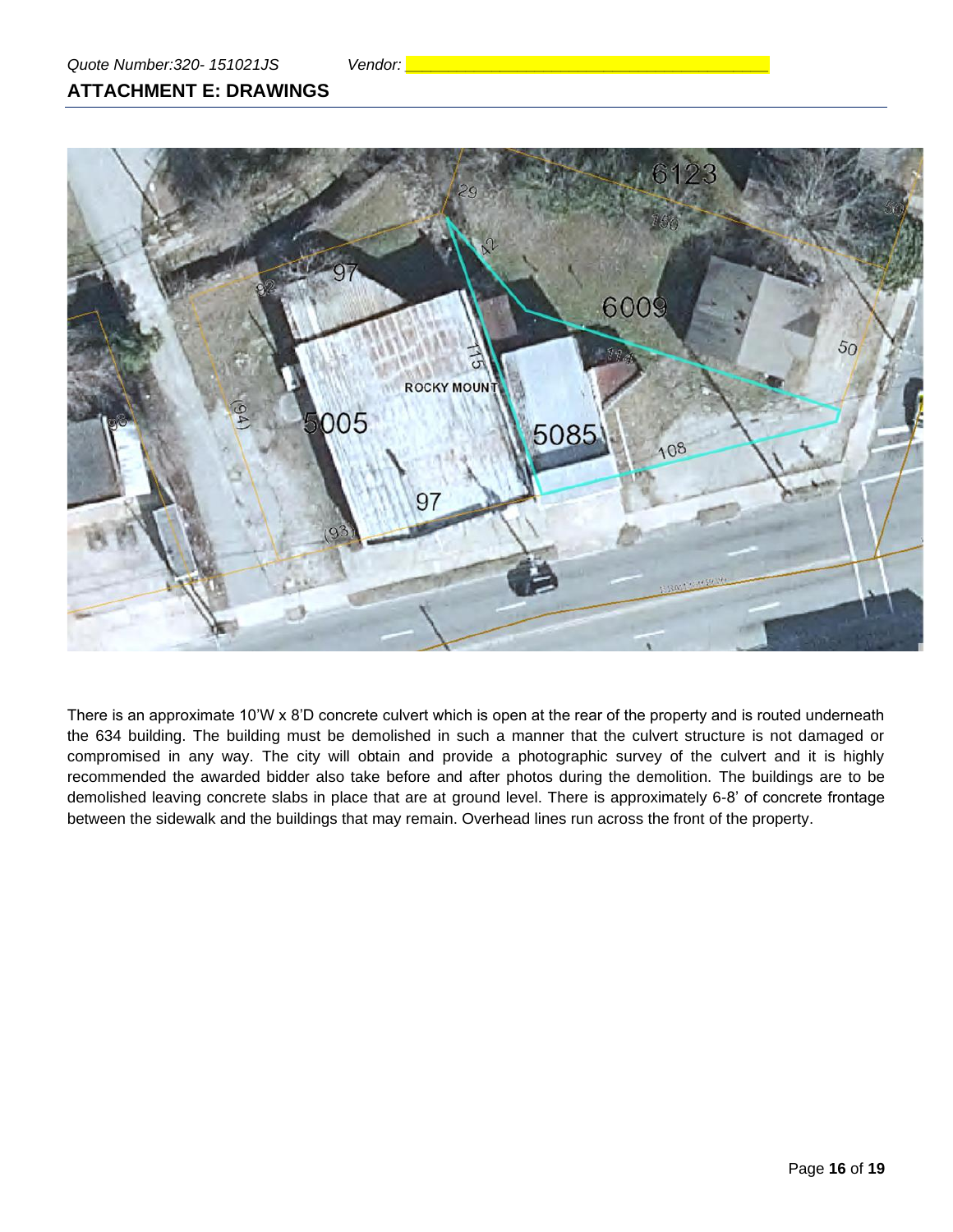*Quote Number:320- 151021JS Vendor: \_\_\_\_\_\_\_\_\_\_\_\_\_\_\_\_\_\_\_\_\_\_\_\_\_\_\_\_\_\_\_\_\_\_\_\_\_\_\_\_\_\_*



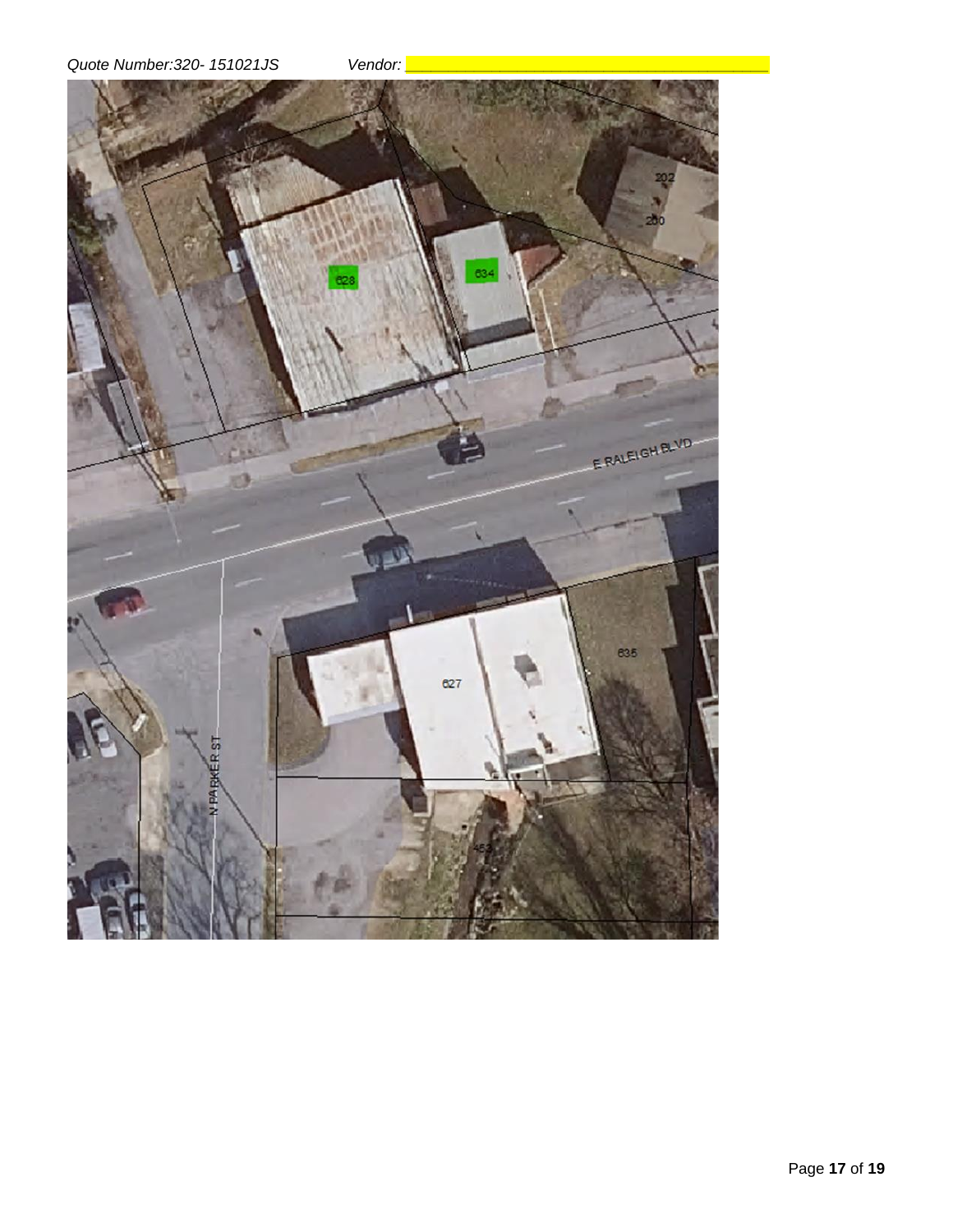*Quote Number:320- 151021JS Vendor: \_\_\_\_\_\_\_\_\_\_\_\_\_\_\_\_\_\_\_\_\_\_\_\_\_\_\_\_\_\_\_\_\_\_\_\_\_\_\_\_\_\_*



**DUE TO THE COMPLEXITIES OF THIS DEMOLITION, NO BIDS WILL BE ACCEPTED FROM ANY VENDOR WHO DID NOT ATTEND THE PRE-BID MEETING AT THE JOB SITE.**

**THIS IS AN ALL-ACM ON-SITE DEMOLITION**